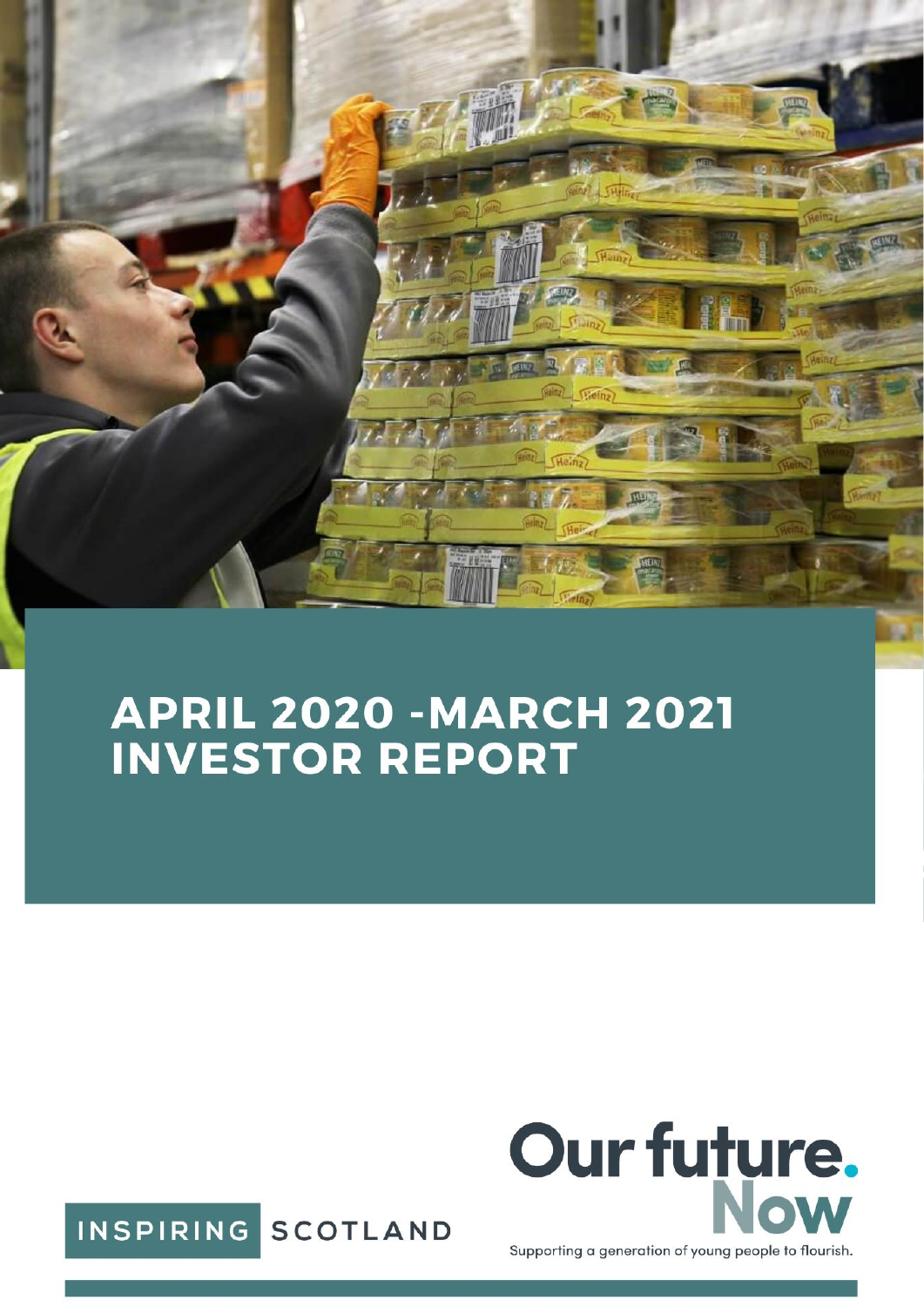

### **Contents**

 $\overline{2}$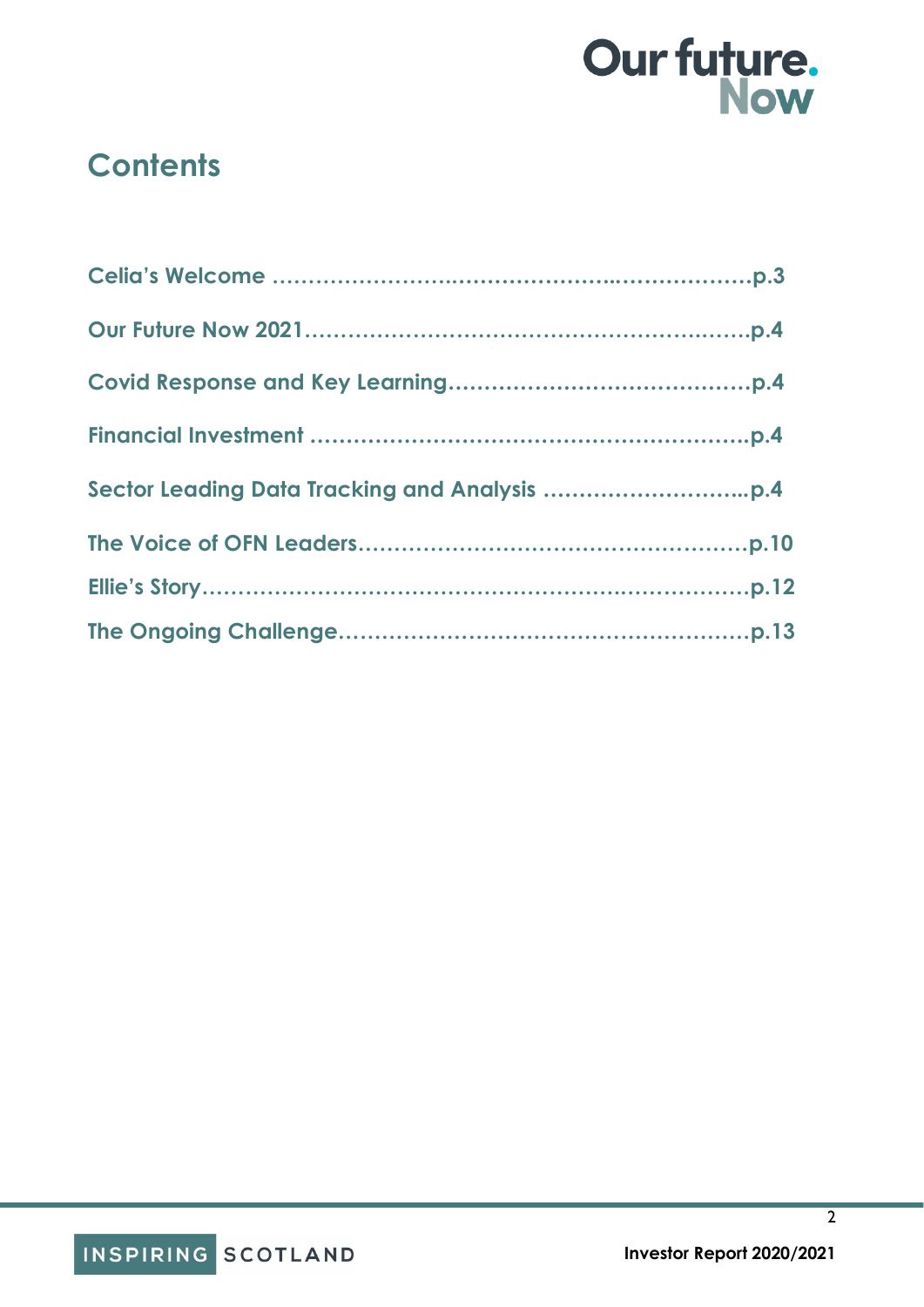### **Celia's Welcome**



**The second year of Our Future Now was a year when the world changed. All aspects of young people's lives have been significantly disrupted and they are among the worst affected by Covid-19: socially, emotionally, mentally, and financially. The impact is likely to be long lasting and risks employment scarring at great social and economic cost to society.**

During the year, the portfolio of 12 charities in Our Future Now provided nothing short of a lifeline for nearly 5,000 young people across Scotland. Charity operations rapidly adapted to ensure young people continued to be supported, not just on their progression towards qualifications and employment, but with their mental and physical wellbeing too.

As an investor, your consistent support to Our Future Now has helped to build a portfolio of high calibre third sector organisations resilient and capable of providing this response, at a time when young people needed it most. The impassioned response provided by the ventures has been humbling and inspiring.

This has also put added pressure on Our Future Now venture leaders, frontline staff and Board members, who were faced with challenging decisions on a daily basis with no blueprint, and with significant risk involved. I am pleased our Performance Advisors have been alongside venture leaders to offer support and guidance as well as the additional expertise accessed through our Specialist Volunteer Network. This has been invaluable. Alongside this, our flexible and responsive model of investment enabled us to direct resources to ventures' needs in the most effective way.

We have worked hard to understand the needs of young people in Scotland during this time and we are helping to form a critical part of the response. I am delighted that the Scottish Government invested an additional £500k in 2020/21 and 2021/22 to work specifically with young people aged 16-17 years old that have been worst affected by the pandemic. The value of this investment is amplified when matched with contributions from private investors.

As we move towards recovery, young people will require holistic support to address the wider impacts of the pandemic, including bereavement, lack of routine, lack of social interaction, conflict at home, lack of confidence, concern about the future and disempowerment. For young people living in poverty and for those facing particular challenges, these factors can result in social anxiety and mental distress**.** We know that the recovery will not be quick or easy, and a greater number of young people will require support over a longer period.

I hope this report helps to provide you with the full picture of the needs of young people in Scotland and how and with your support, Our Future Now can be best placed to help them.

**Celia Tennant**  Chief Executive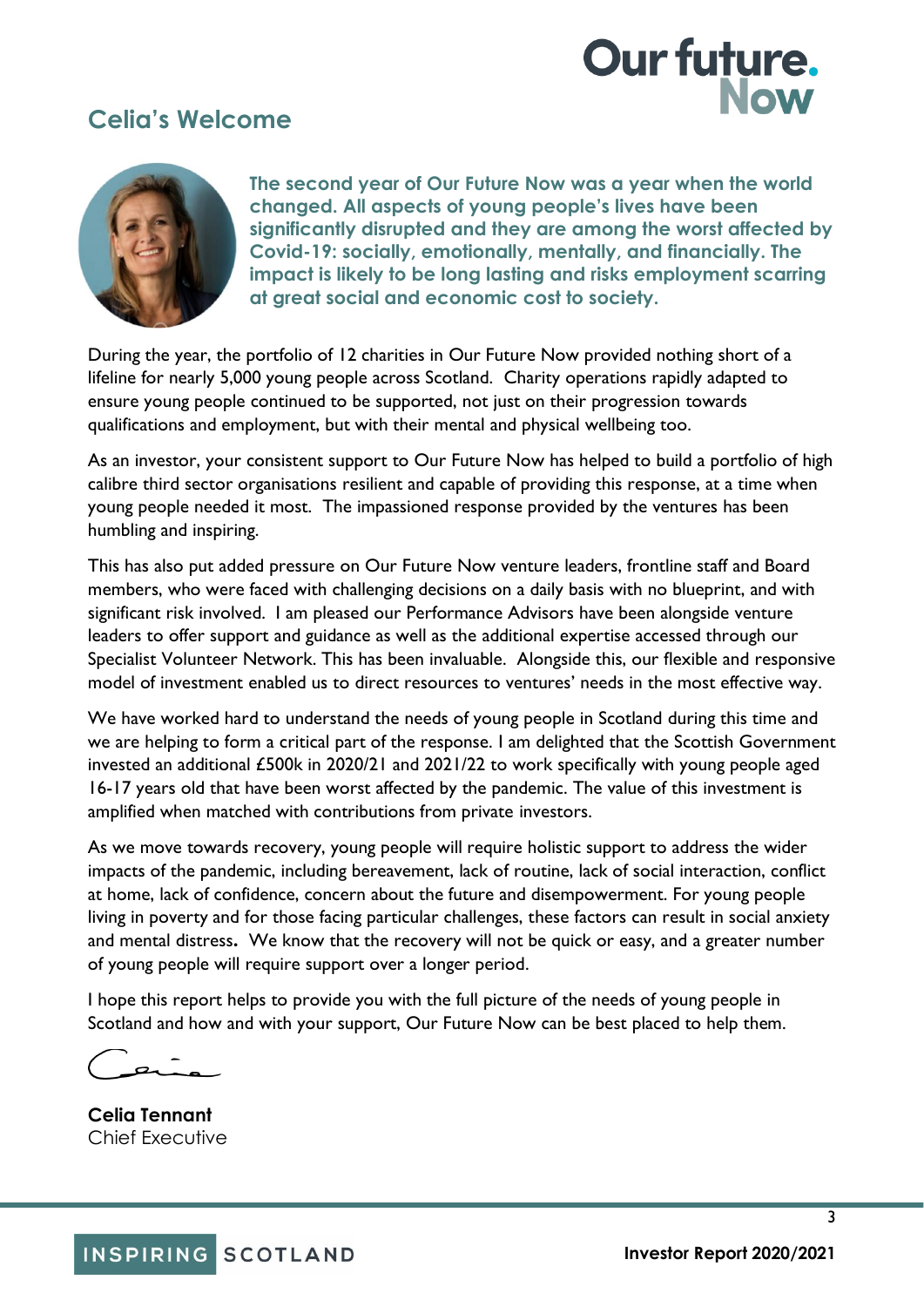### **Our Future Now 2021**



4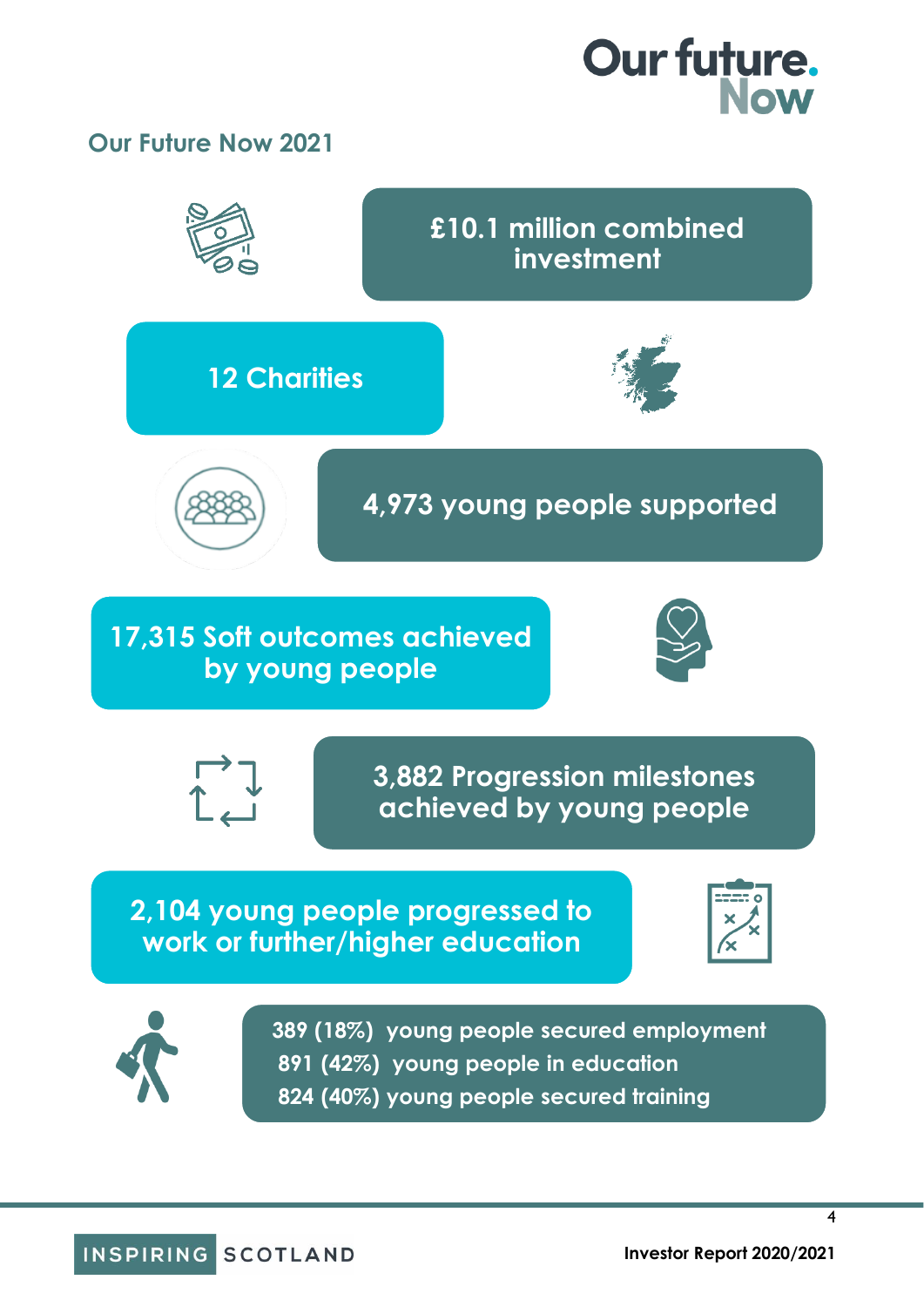### **Covid Response and Key Learning**

**Our Future Now support helped ensure a rapid respond to the unfolding crisis and a move to digital delivery before lockdown was imposed on 23rd March 2020. As lockdown lifted considerable efforts to return to face to face support were made with remote support continuing where it had proved effective for young people. Despite some resumption of 'normal services' as restrictions were re-imposed the Our Future Now portfolio once again had to rely almost entirely on remote or digital support.** 

### **Speed, consistency, and relevance of response:**

OFN moved from face to face intensive 1:1 support within 3 weeks of the first lockdown. By the end of April 2020, almost all ventures were continuing to deliver services on a remote basis, having rapidly sought and gained funding where required to facilitate this development. This response was vital for the young people supported, as they can so easily lose contact and regress without regular, consistent engagement.

#### **New programmes were developed:**

While some programmes could be simply adapted to offer digital support, many did not offer this possibility. As a result, completely new programmes were developed quickly, that provided support and allowed young people to continue on the path to positive progression. Previously, support was almost exclusively based on 1:1 face to face support.

### **Keeping the aims and objectives of programmes and providing real hope:**

Continuing to focus on supporting young people, operating digitally, and remaining focused on the goal of helping young people move towards positive destinations was key to maintaining young people's mental health throughout the periods of restrictions. In a Young Minds Survey carried out between January and February 2021 with 2,438 young people aged 13-25, **67% believed the pandemic will have a long-term negative effect on their mental health.** Lots of young people had to return to the family home and remain there, which for many was a significant challenge given the home circumstances – many have paid tribute to venture staff, who continued to provide support and hope in some of the darkest times.

### **Employer engagement was continued and intensified**:

One of the key success areas in moving young people to a positive destination in the OFN portfolio is the commitment that the ventures make to strategic engagement with employers. Trying to ensure that we are aware of potential roles within firms in local areas has meant that we have not been dependent on jobs being advertised but can instead identify opportunities for the OFN cohort ahead of the normal recruitment process. The trusted relationships that have been built have been key as the number of job vacancies has decreased.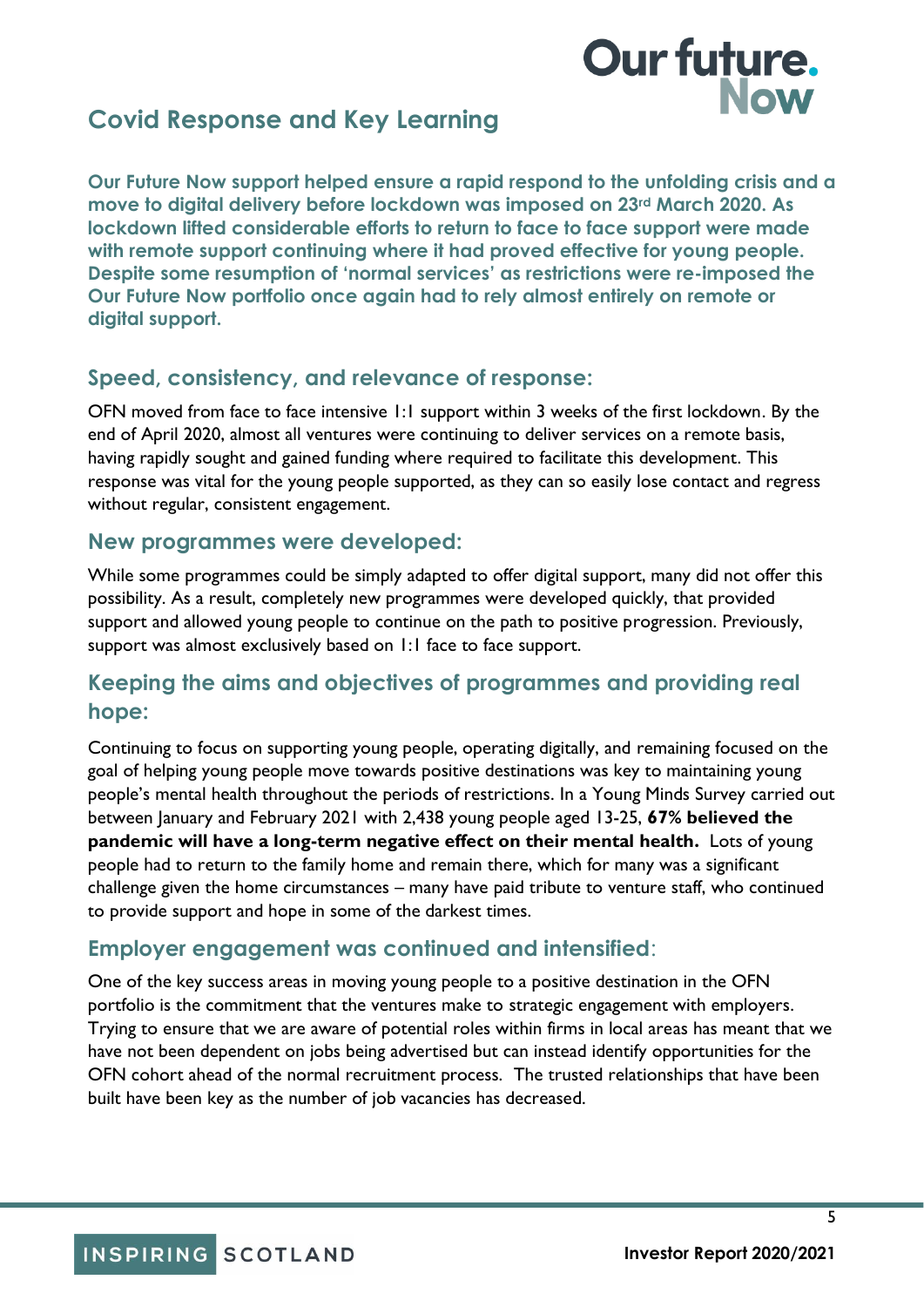## **Our future.**

### **Financial Investment**

In 2022/ 2021 Our Future Now combined Fund value was £10.1m.

Scottish Government invested an additional £500k in 2020/21 to work specifically with young people aged 16-17 years old that have been worst affected by the pandemic.

An integral part of the funding agreement between charities in the fund and Inspiring Scotland is the target to attract 100% match funding from other sources. We are pleased to report that the match funding target has been exceeded,

| a sa Tinggar |                           |  |
|--------------|---------------------------|--|
|              | <u> Listen van de Sta</u> |  |

totalling £7.76m. For every £1 invested OFN delivers another £4. This four times multiplier effect is a key feature of the model which enables the portfolio to use OFN investment effectively and levers other funding from a wide range of sources.

### **Developing Sector Leading Data Tracking and Analysis**

Each young person's route to success is unique and far from linear. From the outset of OFN we were determined to find ways to deepen our understanding of a young person's journey through OFN seeking information on a much more granular basis, that could be analysed. In October 2019 we introduced The Matrix, which has gathered anonymised data on each of the young people supported by the Fund as they move through programmes.

This data is creating a growing body of evidence that will allow detailed analysis of young people's experiences and their current circumstances (including the barriers that they face), and will track their journey to a successful outcome. We have secured expert data analysis support through the Specialist Volunteer Network to review the data and further develop the system going forward. It is particularly beneficial that we were able to conduct this analysis during a period when support models had to be radically changed due to Covid-19 restrictions. We believe that The Matrix will prove invaluable in supporting young people most effectively in the challenging times that lie ahead.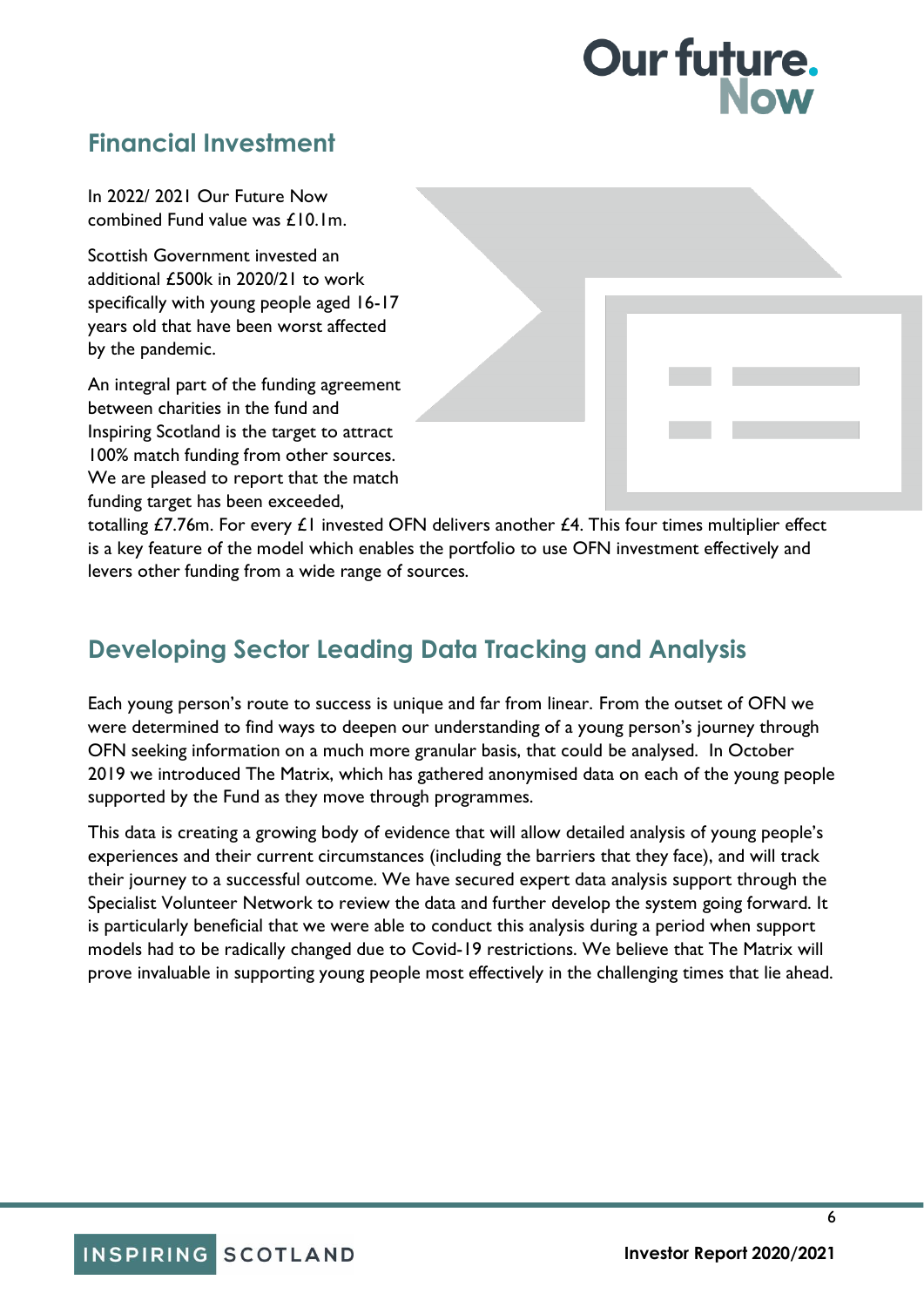## **Our future.**

### **The Voice of the OFN Leaders**

**Our Future Now benefits from a portfolio of exceptional venture leaders. Their knowledge, determination and commitment to young people has been unwavering in the face of Covid-19. Over the course of the year, the portfolio has gathered on a fortnightly basis to share experiences, challenges and help motivate and support each other. This has provided a rich source of intelligence from communities across Scotland, and of the needs of young people. The following four leaders provide a sense of their work over the past year and a view to the future.** 

### **Leona McDermid, Chief Executive - Aberdeen Foyer**

The last 18 months have tested young people's resilience in ways we could never have imagined. As an organisation Aberdeen Foyer has had to adapt in many ways, and we started by improving digital inclusion for young people by distributing kit and developing digital skills through coaching, training and encouragement so that over 100 young people could access support and continued communications online.

We also issued Wellbeing Packs to over 50 young people and found new ways of communicating and staying in touch such as piloting the use of VR technology; using social media and WhatsApp to sustain and build strong relationships and using exercise and counselling sessions to promote improved mental and physical health.

Our young people have taken part in virtual work experiences (enabling some to complete apprenticeships), online mock interviews, some have started college, others have completed vocational training, moved into work and achieved accredited learning during this time. We are incredibly proud of all of their achievements and developments.



Being part of the Our Future Now portfolio has literally provided a lifeline for some young people and enabled The Foyer to greatly mitigate the impact of the pandemic on their lives; this has included helping them maximise their income and in some instances that of their families too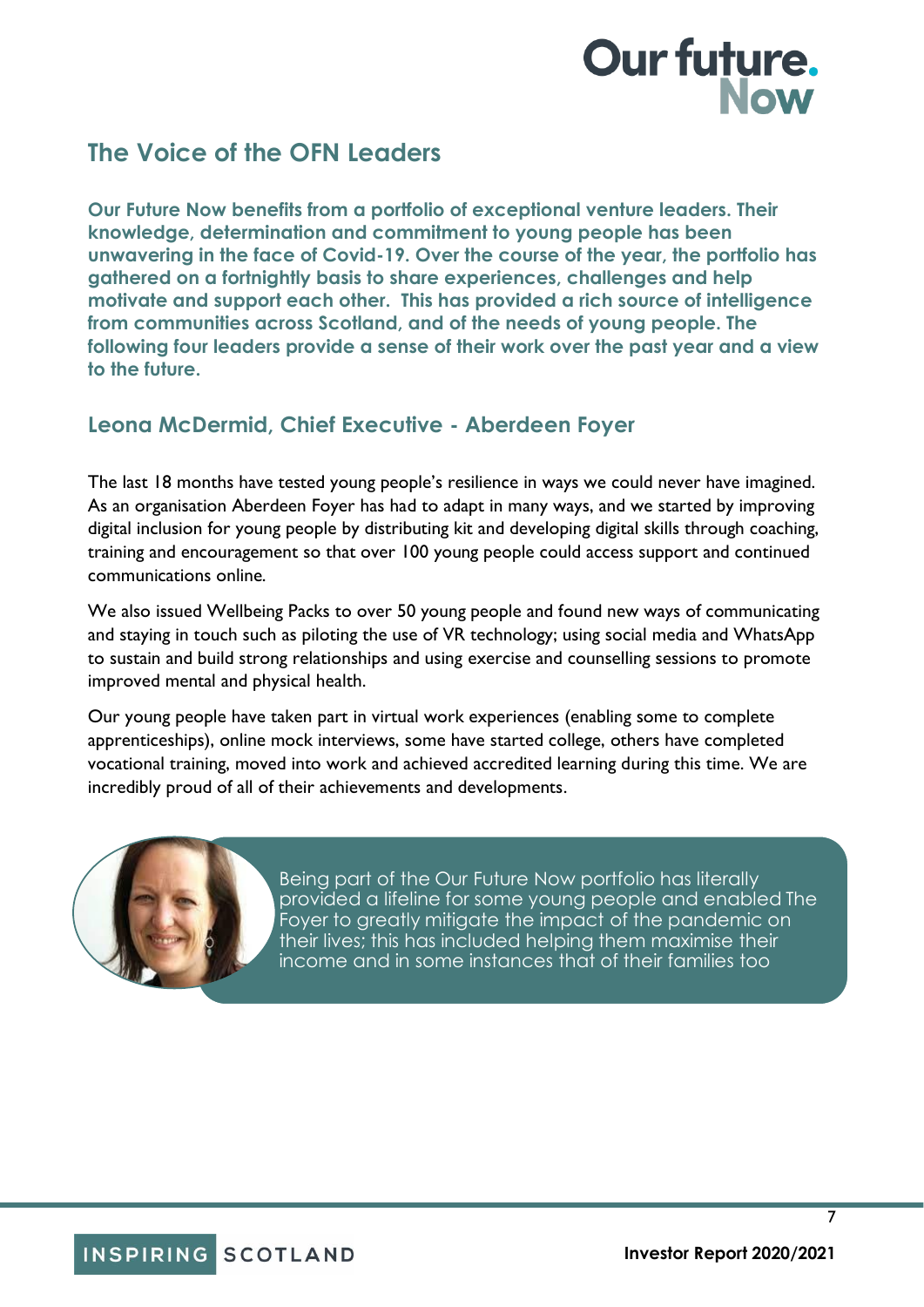### **Ashley Ryan, Assistant Director of Development - Enable**

ENABLE Works has been at the forefront of supporting young people with learning disabilities throughout Covid-19. Our schools transition programme 'Stepping Up' has supported more than 350 young people in 2020 and continues to achieve a 98% positive destination rate for disabled school leavers. Our teams have delivered throughout the pandemic and have been a lifeline for many young people.

Young Disabled People have been disproportionately impacted by Covid-19 as a result of disrupted transitional support, key services being paused and higher than average representation in sectors like retail, hospitality and customer services. Youth Unemployment is at a high not seen since 2015 and with the end of the Job Retention Scheme in September and Kickstart coming to an end in Dec we are fast approaching a critical point which could see youth unemployment reach levels not seen since the recession. It is vital that we offer sustained, specialist support for young people in Education and Post Education to reach their goals. Through tailored support for young people and employers we can ensure a diverse Scotland for all.



Support from Our Future Now is ensuring no young person will be left behind in this pandemic. It is closing the gaps for disadvantaged young people and with the support of the portfolio we are ensuring a bright future for young people in Scotland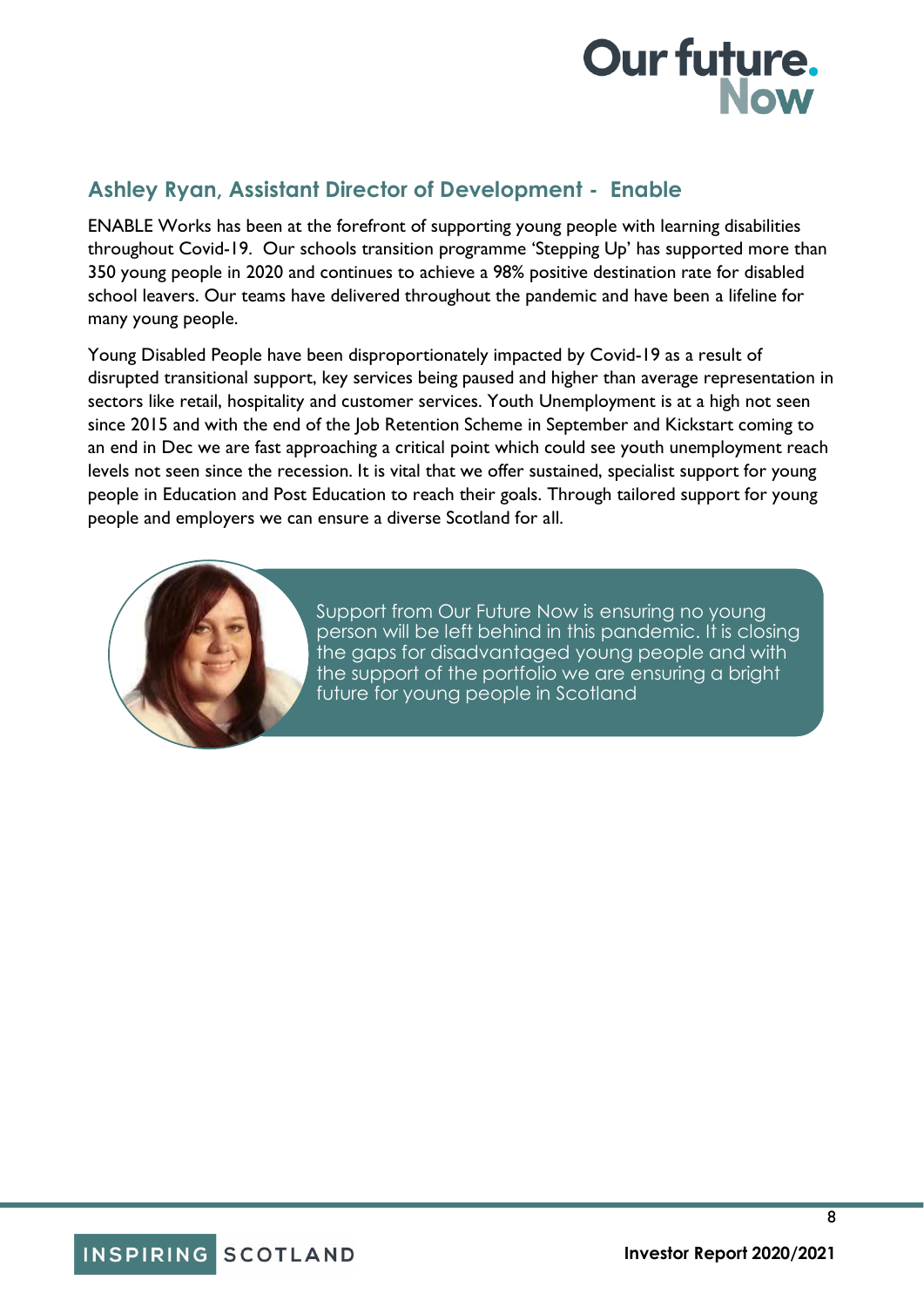### **Jimmy Wilson, Chief Executive - FARE Scotland**

In March 2020, FARE Scotland embarked on a year like no other; changing how it delivered all its programmes including Our Future Now. Covid-19 saw FARE Scotland raise over £1.5m to tackle food insecurity, fuel poverty and connectivity at the height of the various lockdowns. It saw the organisation pivot to provide employability assistance and courses online.



At ground level, we witnessed firsthand the hardship of poverty and the impact on young people's ability to learn online, while observing the serious deterioration of young people's mental health. To counter this, FARE established podcasts led by young people tackling various issues such as self-harm and bereavement

When guidance permitted, FARE provided face to face support, delivering employability courses and an extensive outward-bound sports programme during the summer of 2020 for our young people to assist with their health and wellbeing. FARE Scotland has continued to look at how to build back better and the organisation developed a post Covid-19 strategy in the autumn of 2020, focusing on youth unemployment and FARE's social enterprise portfolio.

Despite the difficulties, as with most major events, there comes opportunity. Stepford Football Centre was struggling to reopen due to financial issues, and FARE Scotland recognised the opportunity to develop a sport and recreational training academy for young people. FARE has now signed a 25-year lease and has been managing the centre for eight months. In addition, FARE has opened a nursery which will support a training academy for young people interested in early years careers, and has also secured re-development funds (£1.6M) from Social Investment Scotland. This venture is supporting a training academy for young people supported by OFN wanting to enter a career in the sport and leisure industry. As we leave Covid-19 behind, the need for young people to grow their own business has never been greater!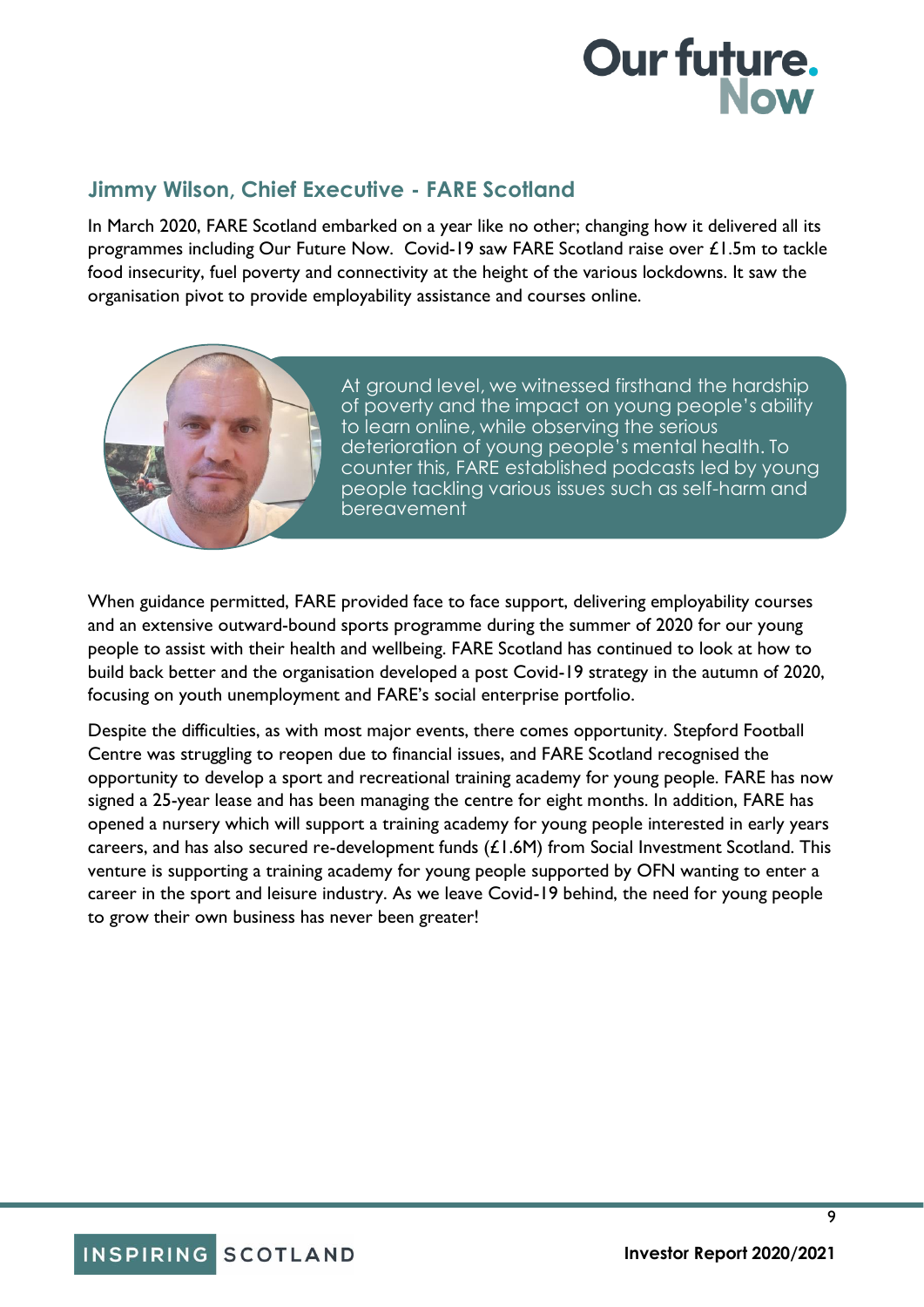### **Isobel Grigor, Calman Trust**

Through the lockdowns of 2020 and 2021 Calman Trust's work was focused on the wellbeing and safety of those engaged with the organisation, offering opportunities to learn new skills and to continue to work towards a future in employment. Ways were found to build relationships with young people referred for the first time, whom we had never met, many transitioning to young adulthood with little or no family support, and not engaging with mainstream services.

As restrictions reduce and the world opens up again, we see generally that what young people coming through the organisation have gained in this time is more than matched by a step back in how they feel about themselves. They have difficulty in engaging with expectations, and feel less equipped for the world before them – the expectations of others, what to wear or how to behave in an appointment or interview, or even a shop, and their expectations of themselves; their fears are magnified and they say there's no point in trying.

Our response is to enlarge the offer of participation in our social enterprise activity, by expanding our Café Artysans operation in Inverness city centre. Young people can now undertake work experience from the start, with support to sustain this, so they immediately see themselves as someone who can work, who does work, who has a future.



We are so grateful for the insight and support of Inspiring Scotland throughout this time, which has helped prompt these changes which are already proving quite transformational. Beyond this period, whilst as an organisation we seek to build sustainability through our enterprises, the next great challenge is to navigate the end of EU funding, which has been such a vital strategic support to vulnerable communities in the Highlands.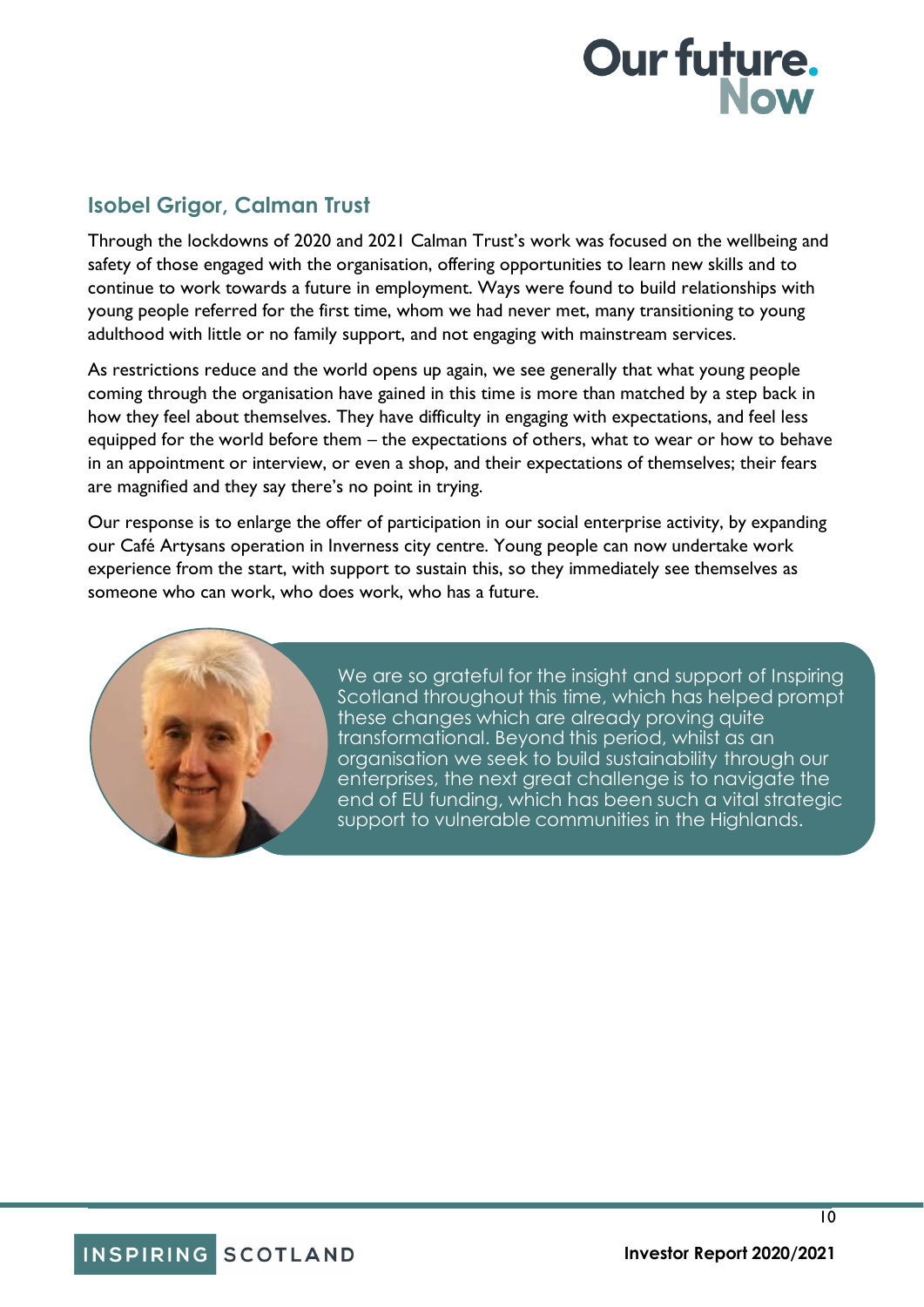### **Ellie's Story**

"Ellie has left school and was referred to Calman by Social Work while she was living in temporary homeless accommodation. She is estranged from her family, and has a history of mental health issues. She was registered with Child and Adolescent Mental Health Services, now passing to Adult services, but there has been no contact yet. She has now been allocated a flat and receives support on tenancy related matters from a housing support worker. She has been enrolled in a course at Inverness College, but is not attending consistently, and for some months she has had a part-time job locally, in a small business operated by her boyfriend.

Ellie was referred to Calman Trust as she was extremely socially isolated, anxious, not ready to manage a home of her own, and without a plan for the future. At first at Calman she participated in regular cookery sessions delivered 1:1, progressing to participation in a small group, latterly through Zoom. Through lockdown she progressed to participating in other Calman online groups including digital skills and safe online practice, where she developed the ability to contribute regularly, talk with others, plan ahead and make decisions, including decisions for her personal safety. In parallel, she has met with one of our youth workers for a regular walk, which she has used to reflect on her concerns and her hopes for the future. Through these contacts it has become evident that Ellie comes under pressure from her boyfriend. She has described abusive episodes, and talked of her self-harming, including thoughts of ending her life. The Calman youth worker has Ellie's agreement to share these concerns with mental health and social work services to ensure that they are acted on and she receives the support she needs. In the meantime, Ellie continues to plan for the future, and she decided to repeat the last year of her College course, which she is arranging with the help from the Calman youth worker. The opportunity to engage with Calman activities and support will continue until she is settled."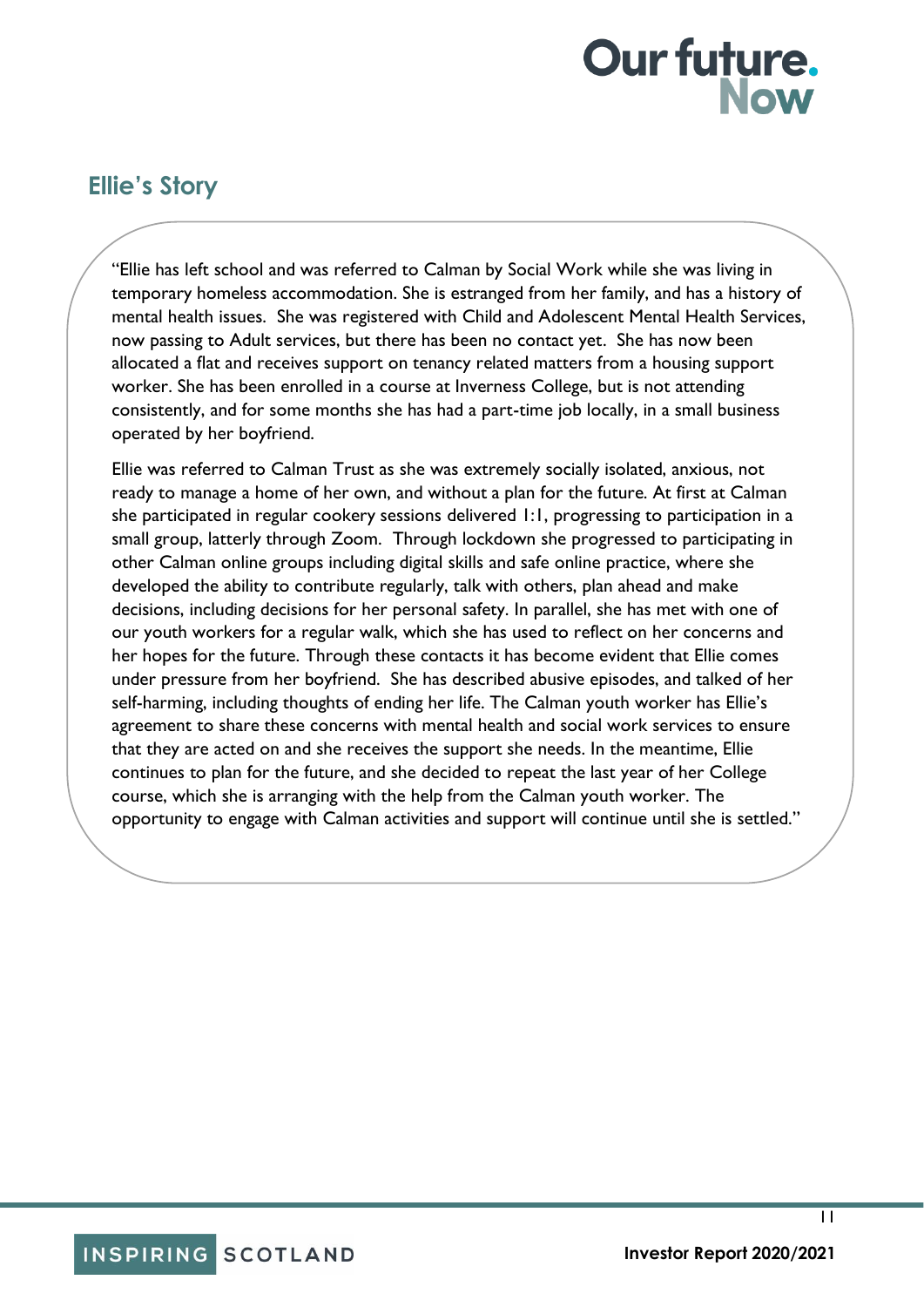### **The Ongoing Challenge**

**We are relieved to be emerging from Covid-19 and focusing on recovery. We are experiencing a sharp rise in youth unemployment in Scotland. Based on the most recent Scottish Government figures the current rate is 13.5% which has not been seen since 2015** *(Labour Market Stats for Young People March 2021).* **This is the equivalent of 45,000 young people – almost double the number that were unemployed pre pandemic, and this is set to rise further. This is not surprising given that 63% of those that lost their job between February 2020 and February 2021 are aged 16-25 years old.** 

According to the Scottish Government's Central Forecast, economic recovery to pre-pandemic levels is expected by the end of 2023. Overall unemployment levels are expected to reach prepandemic levels towards the end of Q1 2025. Given the complex lives of the young people supported through OFN the negative impacts of the pandemic will be worse and will last longer.

Our continued support will be crucial. We can and we must do more to respond to the increase in need, and volume, and we are redoubling our fundraising efforts to ramp up support to prevent lifelong scarring of young people and to avoid a lost generation.

We are confident that our past experience together with the momentum, expertise and commitment of the OFN portfolio will be able to support and equip young people to seek out and secure the opportunities that will undoubtedly arise in the post Covid-19 economy.

**Thank you for being with us, and for making such a difference to so many young people across Scotland.**